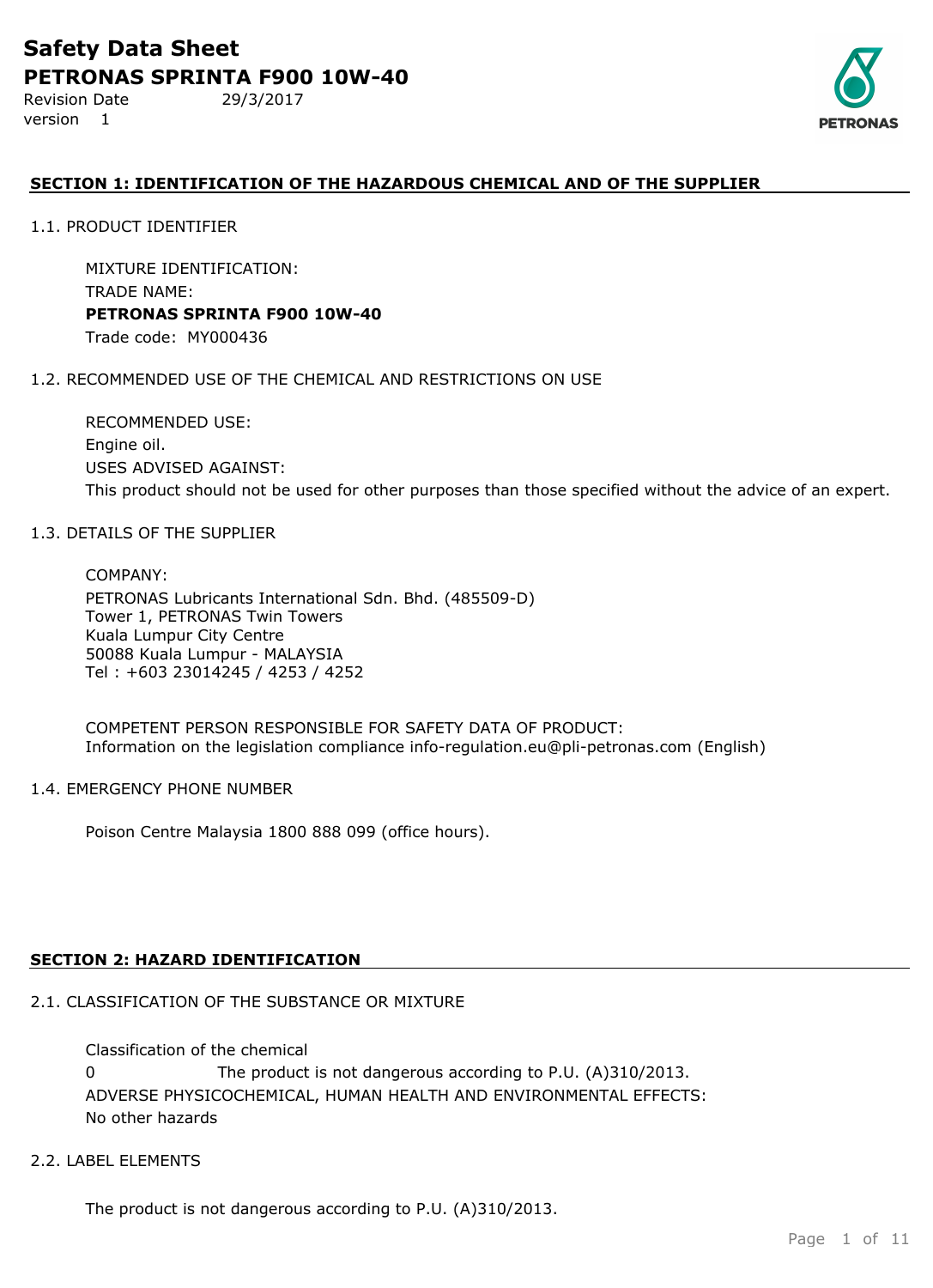Revision Date 29/3/2017 version 1



#### 2.3. OTHER HAZARDS WHICH DO NOT RESULT IN A CLASSIFICATION

No other hazards

#### **SECTION 3: COMPOSITION & INFORMATION OF THE INGREDIENTS OF THE HAZARDOUS CHEMICAL**

## 3.1. SUBSTANCES

N.A.

#### 3.2. MIXTURES

Severely refined mineral and/or synthetic oils, additives.

Hazardous components within the meaning of the GHS regulation and related classification:

| QUANTITY       | <b>NAME</b>                                                            |                                    | <b>IDENT. NUMB. CLASSIFICATION</b> |
|----------------|------------------------------------------------------------------------|------------------------------------|------------------------------------|
| $1.0 - 2.0 \%$ | Reaction products of Benzeneamine,<br>N-phenyl- with nonene (branched) | CAS:<br>36878-20-3<br>EC:253-249-4 | Aquatic Chronic 4,<br>H413         |

70.0-90.0 % Not dangerous oils

H-phrases and list of abbreviations: see heading 16.

#### **SECTION 4: FIRST-AID MEASURES**

4.1. DESCRIPTION OF NECESSARY FIRST-AID MEASURES

Do not induce vomiting to avoid aspiration into the respiratory tracts. Wash out thoroughly the mouth with water. Obtain immediate medical attention.

IN CASE OF EYES CONTACT:

Rinse thoroughly with plenty of water for at least 10 minutes keeping eyelids open. Remove contact lenses if this can be done easily. Obtain medical attention in case of development and persistence of pain and redness. In case of contact with hot product, rinse thoroughly with plenty of water to dissipate heat. Obtain immediate medical attention to assess eye conditions and the correct treatment to be practiced. IN CASE OF SKIN CONTACT:

Remove contaminated clothes and shoes and rinse thoroughly with plenty of water and soap. IN CASE OF INHALATION:

Expose affected person to fresh air and obtain medical attention if necessary.

#### 4.2. MOST IMPORTANT SYMPTOMS/EFFECTS, ACUTE AND DELAYED

Refer to section 11.

#### 4.3. INDICATION OF IMMEDIATE MEDICAL ATTENTION AND SPECIAL TREATMENT NEEDED, IF NECESSARY

Refer to section 4.1.

IN CASE OF INGESTION: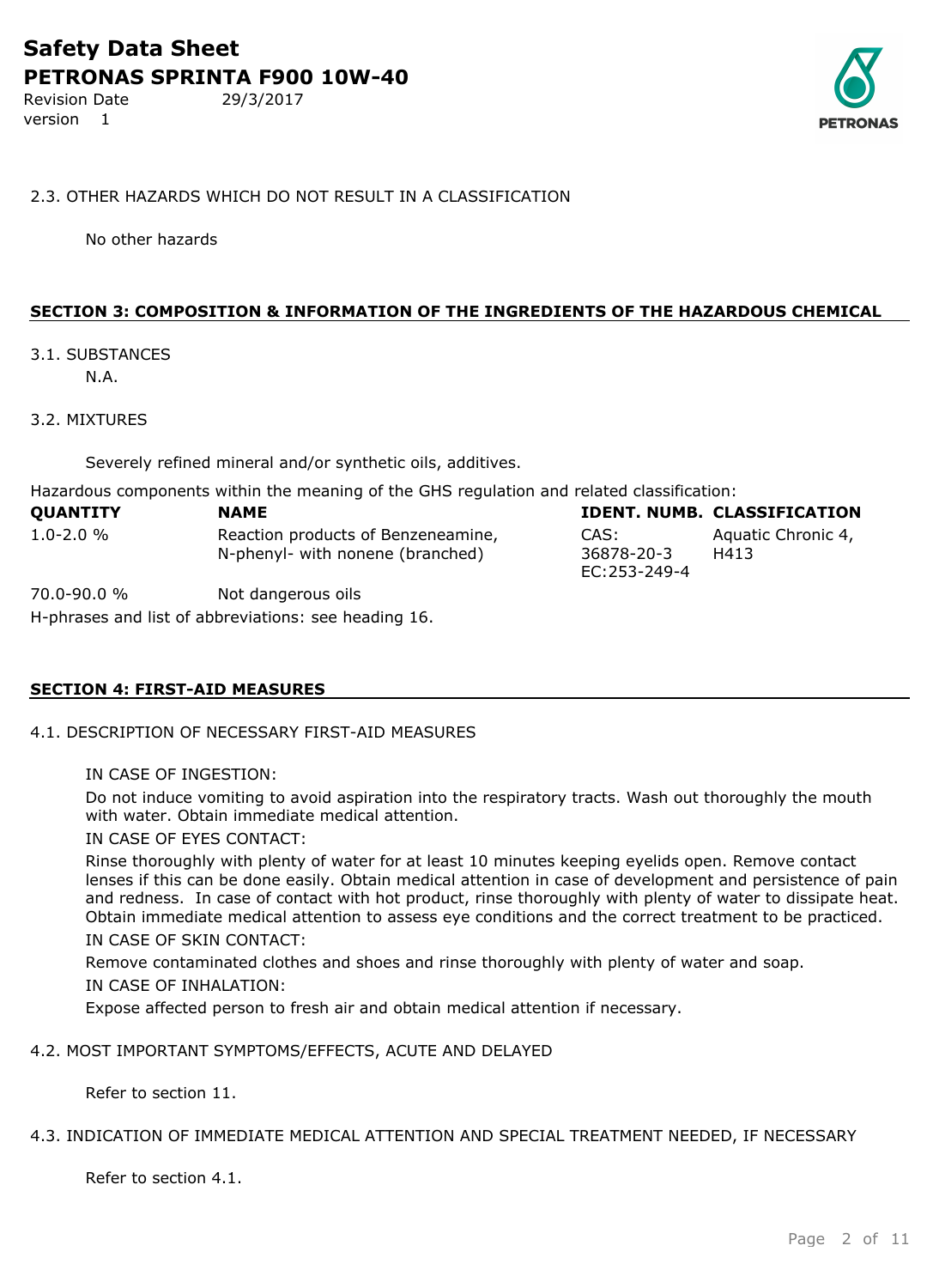Revision Date 29/3/2017 version 1

### **SECTION 5: FIRE-FIGHTING MEASURES**

#### 5.1. EXTINGUISHING MEDIA

This product has no special fire risk. In case of fire use foam, carbon dioxide, dry chemical powder and water mist.

Cool down with water the containers don't get involved in fire to avoid their possible explosion. Avoid high pressure water jet. Use water jet only to cool down surfaces exposed to fire. SUITABLE EXTINGUISHING MEDIA: Water.

Carbon dioxide (CO2). UNSUITABLE EXTINGUISHING MEDIA: None in particular.

#### 5.2. SPECIAL HAZARDS ARISING FROM THE CHEMICAL

Don't breathe combustion fumes: fire can form harmful compounds. Do not inhale explosion and combustion gases. Burning produces heavy smoke.

#### 5.3. SPECIAL PROTECTIVE ACTIONS FOR FIRE-FIGHTERS

Use suitable breathing apparatus .

Collect contaminated fire extinguishing water separately. This must not be discharged into drains. Move undamaged containers from immediate hazard area if it can be done safely.

#### **SECTION 6: ACCIDENTAL RELEASE MEASURES**

#### 6.1. PERSONAL PRECAUTIONS, PROTECTIVE EQUIPMENT AND EMERGENCY PROCEDURES

Avoid ingestion of product. Avoid contact with skin and eyes by wearing appropriate protective clothing. Avoid to breathe fumes and aereosols.

Surfaces on which the product has been spilled may become slippery.

Wear personal protection equipment.

See protective measures under point 7 and 8.

#### 6.2. ENVIRONMENTAL PRECAUTIONS

Do not allow to enter into soil/subsoil. Do not allow to enter into surface water or drains. Retain contaminated washing water and dispose it. In case of gas escape or of entry into waterways, soil or drains, inform the responsible authorities.

#### 6.3. METHODS AND MATERIAL FOR CONTAINMENT AND CLEANING UP

Avoid flame and/or spark near leak and produced waste. Do not smoke. In case of large spills dike, absorb and shovel up into suitable containers for disposal. Contain small spills with absorbent material.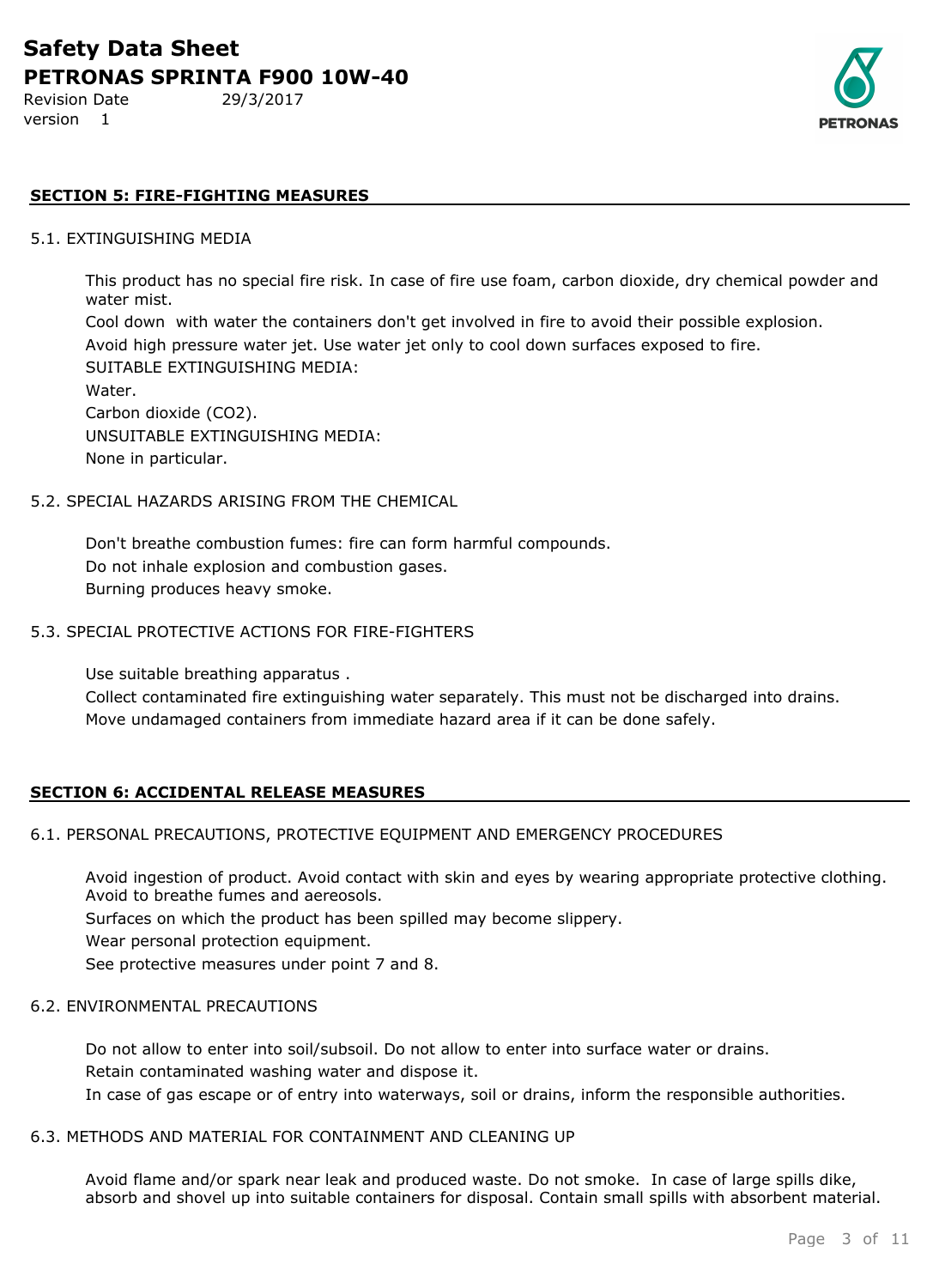Revision Date 29/3/2017 version 1

Put dirty material in suitable container. Dispose of dirty material in accordance with local or national regulations.

## **SECTION 7: HANDLING AND STORAGE**

7.1. PRECAUTIONS FOR SAFE HANDLING

Avoid ingestion. Avoid frequent and prolonged skin contact and contact with eyes. Provide adequate ventilation to avoid mist or aereosol. Don't smoke or use spare flames; avoid contct with spark or other sources of ignition. Don't work near open container to avoid high concentration of vapours. Don't eat or drink during use.

7.2. CONDITIONS FOR SAFE STORAGE, INCLUDING ANY INCOMPATIBILITIES

Store under cover in the original container securely closed away from heat and sources of ignition. Do not store in the open air. Assure a correct ventilation of premises and the control of possible leak. Keep out of flame or spark and avoid the accumulation of electrostatic charges. Keep out of reach of children and away from food and drink.

### **SECTION 8: EXPOSURE CONTROLS AND PERSONAL PROTECTION**

#### 8.1. CONTROL PARAMETERS

OEL: oil mists - TLV/TWA (8 h) : 5 mg/m3 - TLV/STEL: 10 mg/m3

No Data Available

8.2. INDIVIDUAL PROTECTION MEASURES, SUCH AS PERSONAL PROTECTIVE EQUIPMENT (PPE)

#### APPROPRIATE ENGINEERING CONTROLS:

Avoid production and diffusion of mist and aerosol with utilization of localized ventilation/aspiration or other required precautions. Adopt all required precaution to avoid product immission in environment (e.g., blasting systems, catch basins, ...).

EYE PROTECTION:

Chemical goggles and face shield in case of oil splashes.

PROTECTION FOR SKIN:

Wear suitable protective clothing (for further information, refer to CEN-EN 14605); change it immediately in case of large contamination and wash it before subsequent use.

Practice reasonable personal cleanliness.

PROTECTION FOR HANDS:

Wear suitable gloves (i.e. neoprene, nitrile). Gloves should be changed when they show wear. The kind of gloves and the term of use must be decided from employer with regard to processing and to allow for DPI legislation and glove producer's indications. Wear gloves only with clean hands.

#### RESPIRATORY PROTECTION:

None required under normal conditions of use. Use approved full face respirator with organic vapour filter cartridge if the recommended exposure limits are exceeded.

ENVIRONMENTAL EXPOSURE CONTROLS: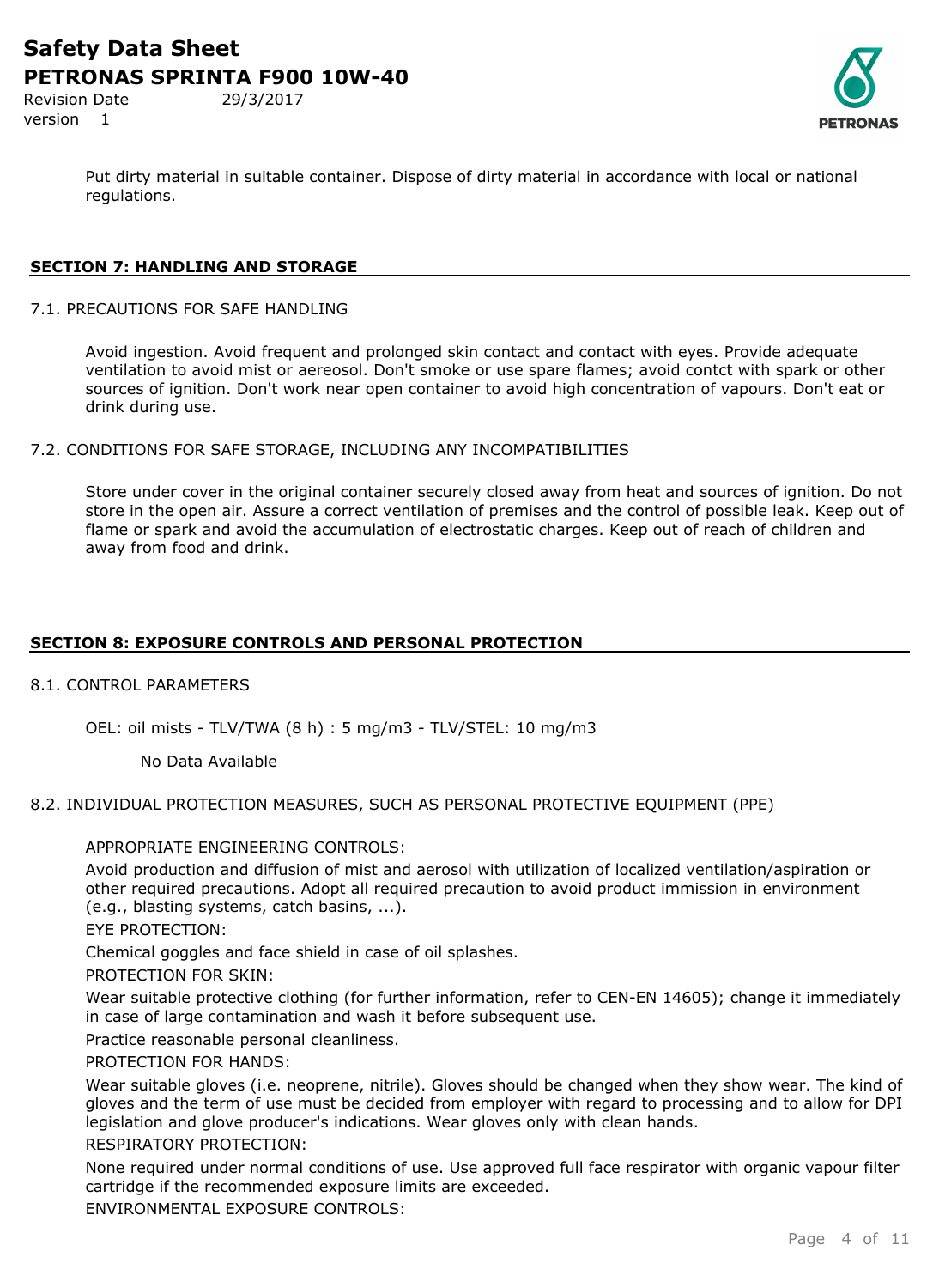Revision Date 29/3/2017 version 1



Refer to technical precautions and also to sections 6.2, 6.3, 7.2, 12 and 13.

## **SECTION 9: PHYSICAL AND CHEMICAL PROPERTIES**

| <b>CHEMICAL-PHYSICAL</b><br><b>PROPERTY</b>       | <b>VALUE</b>        | <b>METHOD</b> |
|---------------------------------------------------|---------------------|---------------|
| PHYSICAL STATE                                    | LIQUID              |               |
| APPEARANCE AND COLOUR                             | <b>VISCOUS</b>      |               |
| <b>ODOUR</b>                                      | <b>NOT RELEVANT</b> |               |
| <b>ODOUR THRESHOLD</b>                            | <b>NOT RELEVANT</b> |               |
| <b>PH</b>                                         | N.A.                |               |
| MELTING POINT / FREEZING<br><b>POINT</b>          | N.A.                |               |
| INITIAL BOILING POINT AND<br><b>BOILING RANGE</b> | >300 °C (572 °F)    | (ASTM D1120)  |
| <b>FLASH POINT</b>                                | 232 °C (450 °F)     | (ASTM D92)    |
| <b>EVAPORATION RATE</b>                           | N.A.                |               |
| UPPER/LOWER FLAMMABILITY                          | N.A.                |               |
| OR EXPLOSIVE LIMITS                               |                     |               |
| <b>VAPOUR DENSITY</b>                             | N.A.                |               |
| <b>VAPOUR PRESSURE</b>                            | N.A.                |               |
| <b>DENSITY</b>                                    | 0.858 G/CM3         | (ASTM D4052)  |
| SOLUBILITY IN WATER                               | <b>INSOLUBLE</b>    |               |
| SOLUBILITY IN OIL                                 | N.A.                |               |
| PARTITION COEFFICIENT<br>(N-OCTANOL/WATER)        | N.A.                |               |
| AUTO-IGNITION TEMPERATURE N.A.                    |                     |               |
| <b>DECOMPOSITION</b><br><b>TEMPERATURE</b>        | N.A.                |               |
| KINEMATIC VISCOSITY AT<br>$100^{\circ}$ C         | 14.18 CST           | ASTM D445     |
| KINEMATIC VISCOSITY AT 40°C 78.6 CST              |                     | ASTM D445     |
| <b>EXPLOSIVE PROPERTIES</b>                       | N.A.                |               |
| <b>OXIDIZING PROPERTIES</b>                       | N.A.                |               |
| SOLID/GAS FLAMMABILITY                            | N.A.                |               |
|                                                   |                     |               |

## **SECTION 10: STABILITY AND REACTIVITY**

## 10.1. REACTIVITY

Read carefully all information provided in other sections of heading 10.

## 10.2. CHEMICAL STABILITY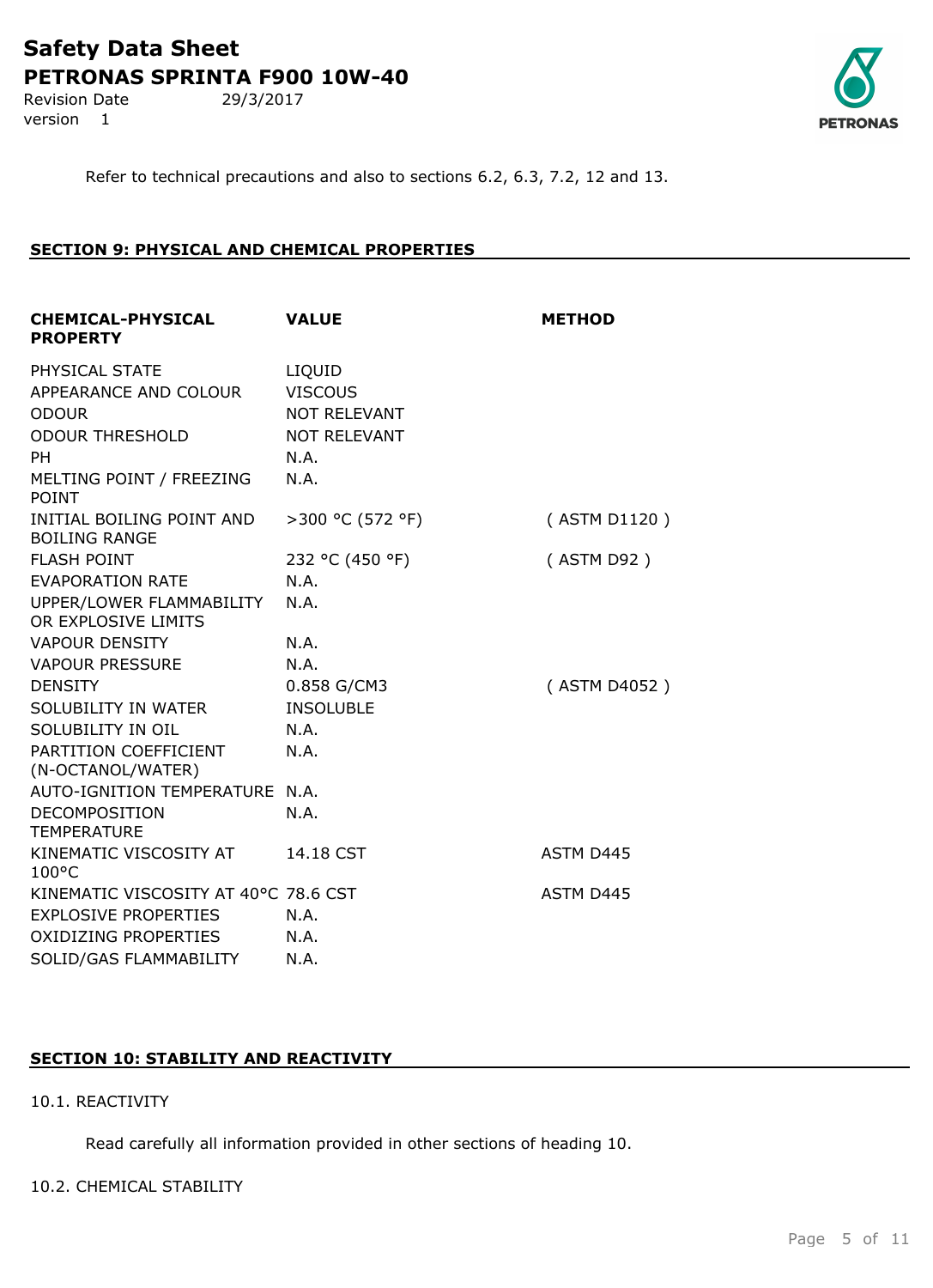Revision Date 29/3/2017 version 1



The product is stable under normal conditions of use.

#### 10.3. POSSIBILITY OF HAZARDOUS REACTIONS

Not expected under normal conditions of use.

#### 10.4. CONDITIONS TO AVOID

This product must be kept far from heat sources. In any case, avoid exposing product to temperatures above the flash point.

#### 10.5. INCOMPATIBLE MATERIALS

Strong oxidizing agents, hard acids and bases.

#### 10.6. HAZARDOUS DECOMPOSITION PRODUCTS

Oxides of carbon, compounds of sulphur, phosphorus, nitrogen and hydrogen sulfide.

#### **SECTION 11: TOXICOLOGICAL INFORMATION**

#### 11.1. INFORMATION ON TOXICOLOGICAL EFFECTS

### ACUTE TOXICITY:

This product is not classified in this hazard class. Unlike to cause harm if accidentally swallowed in small doses, though ingestion of large quantities may cause gastro-intestinal effects.

#### SKIN CORROSION OR IRRITATION:

This product is not classified in this hazard class, but prolonged or repeated skin contact sometimes may cause irritations and dermatitis.

SERIOUS EYE DAMAGE OR EYE IRRITATION:

This product is not classified in this hazard class, but direct contact may cause slight irritations.

RESPIRATORY SENSITIZATION: This product is not classified in this hazard class.

SKIN SENSITIZATION: This product is not classified in this hazard class.

GERM CELL MUTAGENICITY: Based on available data, the classification criteria are not met.

## CARCINOGENICITY:

Based on available data, the classification criteria are not met.

REPRODUCTIVE TOXICITY: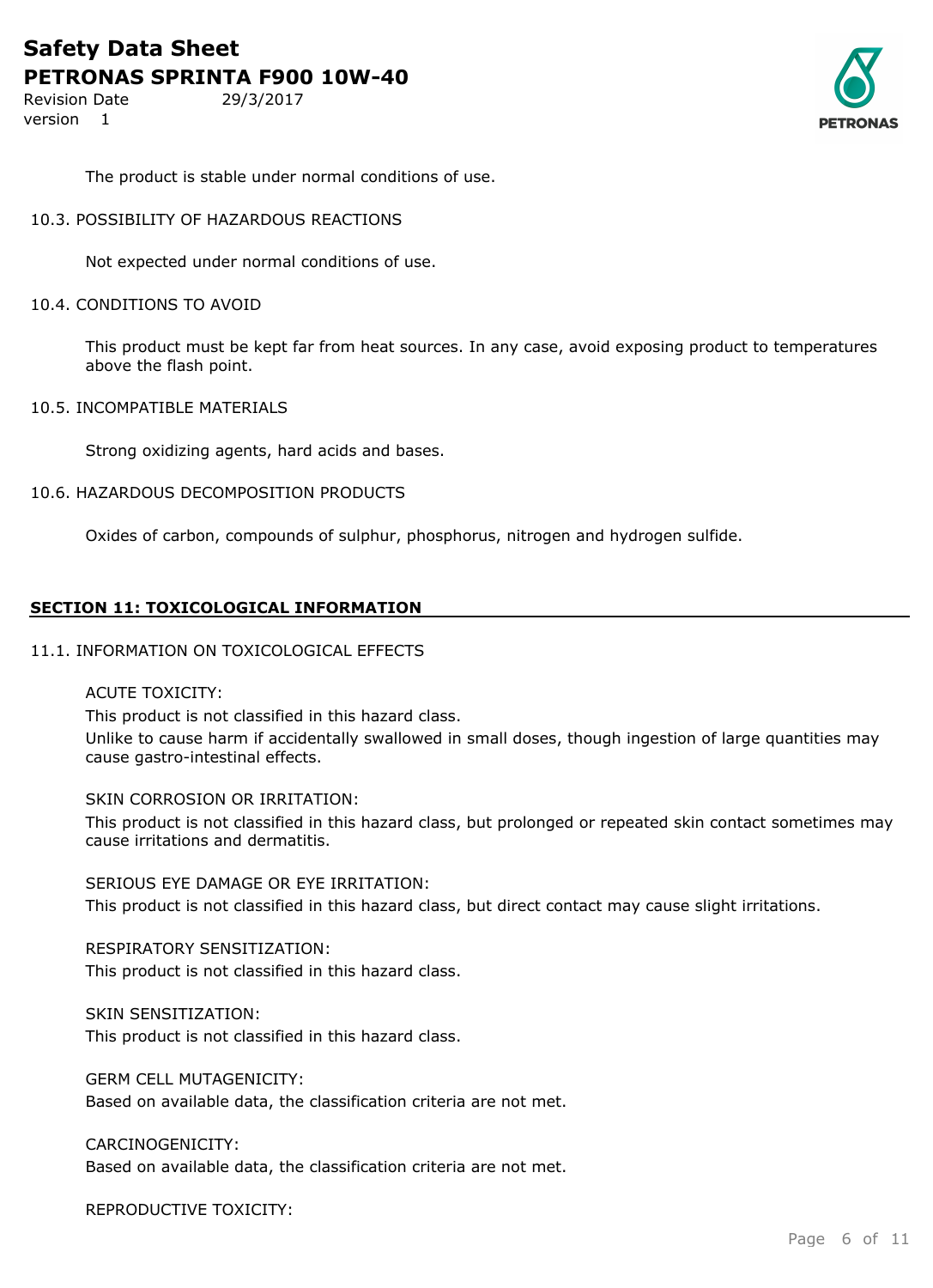Revision Date 29/3/2017 version 1



Based on available data, the classification criteria are not met.

SPECIFIC TARGET ORGAN TOXICITY (STOT) – SINGLE EXPOSURE: This product is not classified in this hazard class, but inhalation of mists and vapours generated at elevated temperatures sometimes may cause respiratory irritation.

SPECIFIC TARGET ORGAN TOXICITY (STOT) – REPEATED EXPOSURE: This product is not classified in this hazard class.

ASPIRATION HAZARD: This product is not classified in this hazard class.

Toxicological information on main components of the mixture: No Data Available

### **SECTION 12: ECOLOGICAL INFORMATION**

#### 12.1. TOXICITY

Eco-Toxicological Information:

This product is not classified dangerous for the environment.

### List of Eco-Toxicological properties of the product No Data Available

#### 12.2. PERSISTENCE AND DEGRADABILITY

Data on biodegradability of product are not available.

#### 12.3. BIOACCUMULATIVE POTENTIAL

Not available.

#### 12.4. MOBILITY IN SOIL

Because the dispersion in the environment may result in contamination of environmental matrix (soil, subsoil, surface water and groundwater), do not release in the environment.

#### 12.5. OTHER ADVERSE EFFECTS

No effect known.

#### **SECTION 13: DISPOSAL CONSIDERATIONS**

#### 13.1. DISPOSAL METHODS

Prevent contamination of soil, drains and surface waters. Do not discharge in sewers, tunnels or water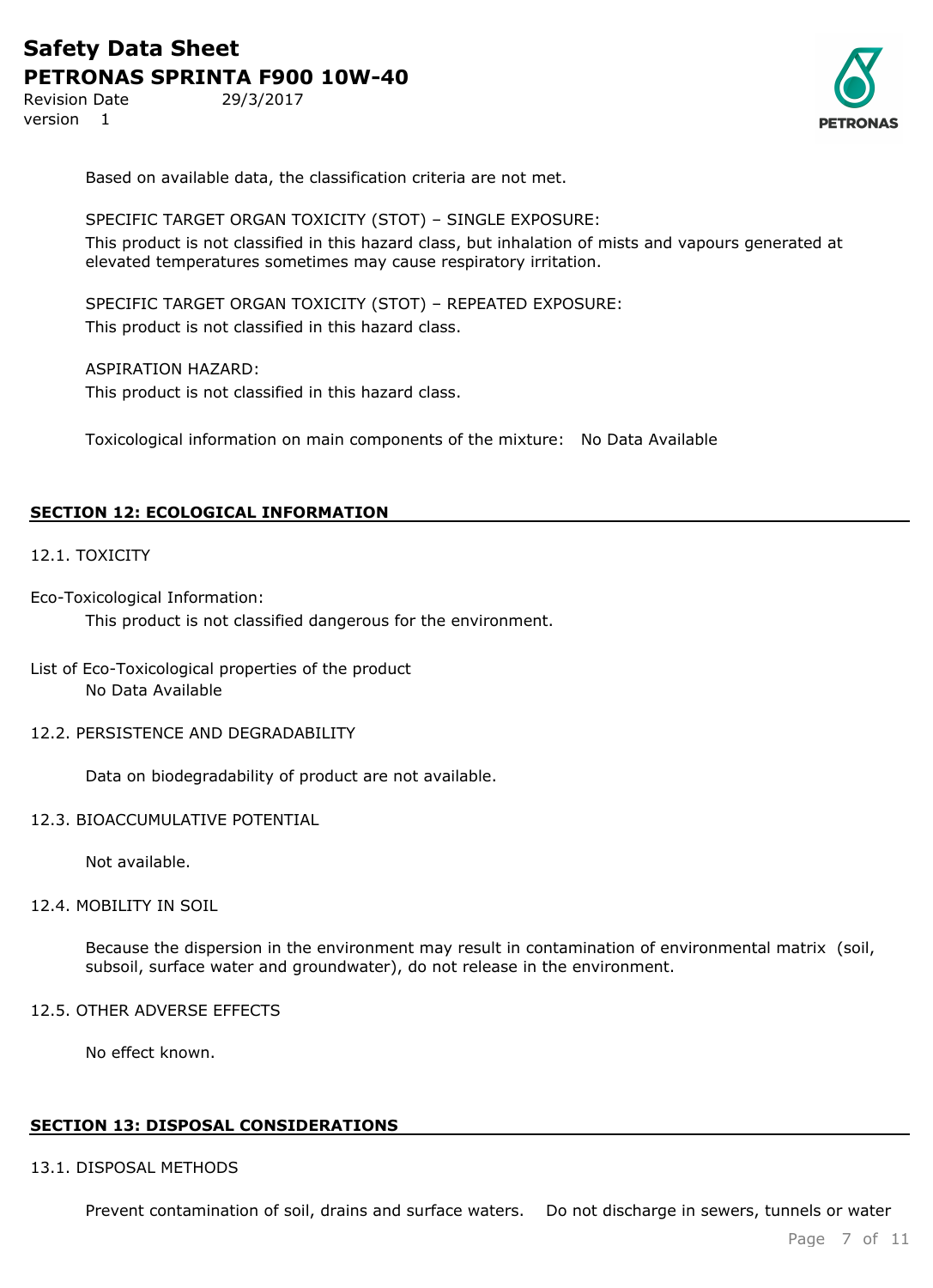Revision Date 29/3/2017 version 1



courses. Dispose in accordance with local or national regulations via authorised person/licensed waste disposal contractor.

The used product is to be considered a special waste to be classified in accordance to Directive 2008/98/EC on wastes and related legislation.

Recover if possible. In so doing, comply with the local and national regulations currently in force.

## **SECTION 14: TRANSPORT INFORMATION**

14.1. UN NUMBER

N/A

### 14.2. UN PROPER SHIPPING NAME

ADR-Shipping Name: N/A IATA-Technical name: N/A IMDG-Technical name: N/A

### 14.3. TRANSPORT HAZARD CLASS(ES)

| ADR-Class:  | N/A |
|-------------|-----|
| IATA-Class: | N/A |
| IMDG-Class: | N/A |

## 14.4. PACKING GROUP, IF APPLICABLE

| ADR-Packing Group:  | N/A |
|---------------------|-----|
| IATA-Packing group: | N/A |
| IMDG-Packing group: | N/A |

## 14.5. ENVIRONMENTAL HAZARDS

Toxic ingredients quantity: 0.00 Very toxic ingredients quantity: 0.00 Marine pollutant: No Environmental Pollutant: N.A.

## 14.6. TRANSPORT IN BULK ACCORDING TO ANNEX II OF MARPOL73/78 AND THE IBC CODE

N.A.

## 14.7. SPECIAL PRECAUTIONS FOR USER

Road and Rail (ADR-RID):

ADR-Label: N/A ADR - Hazard identification number: N/A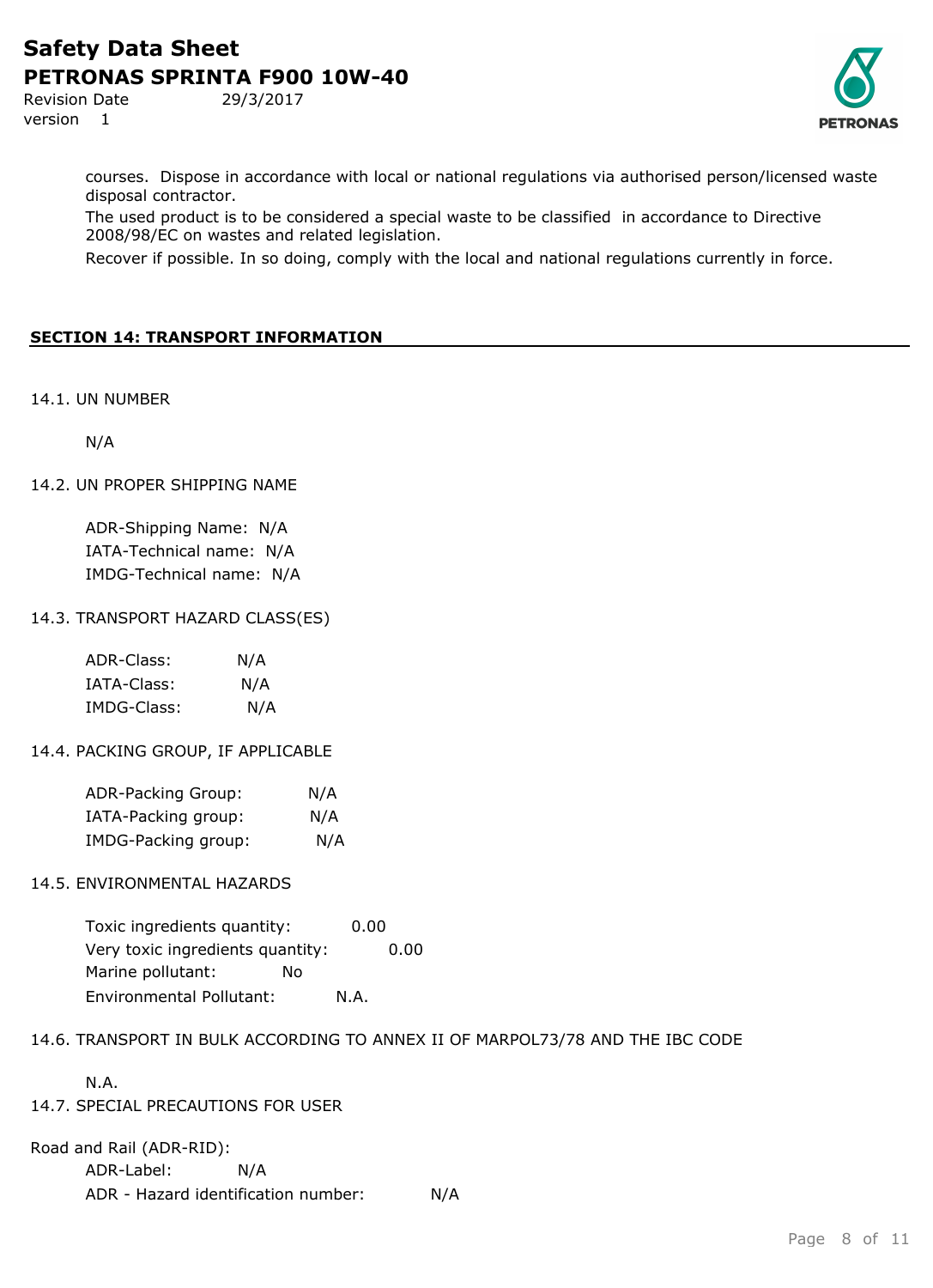Revision Date 29/3/2017 version 1



ADR-Transport category (Tunnel restriction code): N/A Air (IATA): IATA-Passenger Aircraft: N/A IATA-Cargo Aircraft: N/A IATA-Label: N/A IATA-Subrisk: N/A IATA-Erg: N/A IATA-Special Provisions: N/A Sea (IMDG): IMDG-Stowage Code: N/A IMDG-Stowage Note: N/A IMDG-Subrisk: N/A IMDG-Special Provisions: N/A IMDG-Page: N/A IMDG-Label: N/A IMDG-EMS: N/A IMDG-MFAG: N/A

## **SECTION 15: REGULATORY INFORMATION**

15.1. SAFETY, HEALTH AND ENVIRONMENTAL REGULATIONS SPECIFIC FOR THE PRODUCT IN QUESTION

P.U. (A) 310/2013 Occupational Safety and Health (Classification, Labelling and Safety Data Sheets of Hazardous Chemicals)

ACT 514 Occupational Safety and Health Act 1994, Factories and Machinery Act 1974 and all following updates

P.U. (A) 131/2000 Occupational Safety and Health (Use and Standards of Exposure of Chemicals Hazardous to Health)

P.U. (A) 294/2005 Regulation of the Environmental Quality (Scheduled Wastes) and all following updates ACT 127 of the Environmental Quality Act 1974

P.U. (A) 39/1996 of the Occupational Safety and Health (Control of Industrial Major Accident Hazards)

## **SECTION 16: OTHER INFORMATION**

The mineral base oils contained in this product are severely refined and are therefore not to be considered as carcinogen. They contain less than 3% DMSO extract according to IP 346 method ("Determination of polycyclic aromatics in unused lubricating base oils and asphaltene free petroleum fractions – Dimethyl sulphoxide extraction refractive index method", Institute of Petroleum, London). Sheet complies with the criteria of P.U. (A) 310/2013 (CLASS Regulation).

This document was prepared by a competent person who has received appropriate training.

This product must not be used in applications other than recommended without first seeking the advice of the Technical Department.

Date of preparation of the first SDS: 29/3/2017

Date of revision of this SDS: 29/3/2017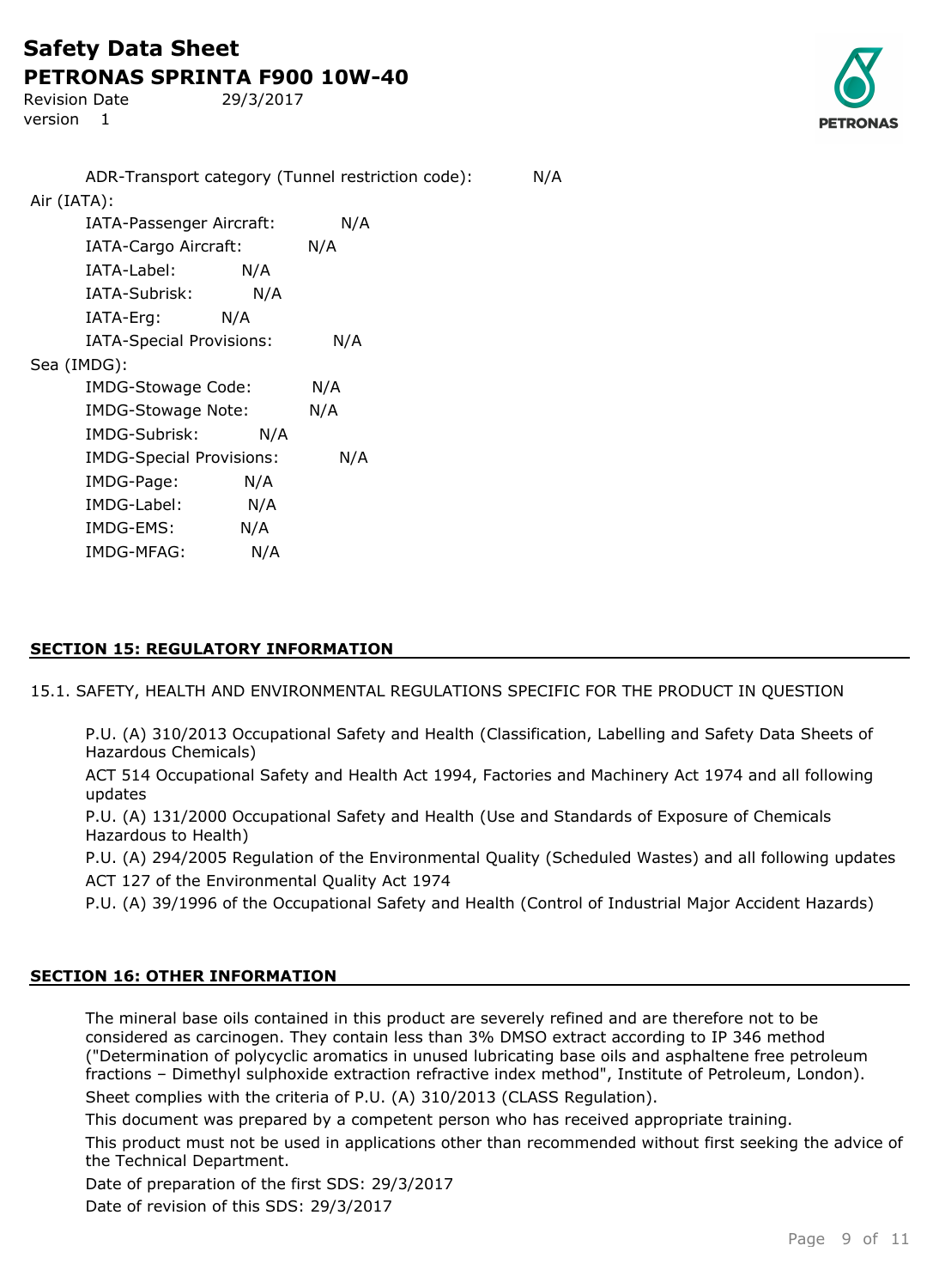Revision Date 29/3/2017 version 1



This MSDS cancels and replaces any preceding release.

This product must be stored, handled and used according to correct industrial hygienic practices and in compliance with laws in force.

The information contained herein is based on the present state of our knowledge and is intended to describe our products from the point of view of safety requirements. It should not therefore be considered as any guarantee of specific properties.

Key literature references and sources: None

Caption about heading 3 and H–statements:

#### **CODE DESCRIPTION**

H413 May cause long lasting harmful effects to aquatic life.

Legend to abbreviations and acronyms used in the safety data sheet:

ACGIH: American Conference of Governmental Industrial Hygienists

ADR: European Agreement concerning the International Carriage of Dangerous Goods by Road. ADN: European Agreement concerning the International Carriage of Dangerous Goods by Inland Waterways

ATE: Acute Toxicity Estimate

BCF: Biological Concentration Factor

BEI: Biological Exposure Index

BOD: Biochemical Oxygen Demand

CAS: Chemical Abstracts Service (division of the American Chemical Society).

CAV: Poison Center

CE: European Community

CLP: Classification, Labeling, Packaging.

CMR: Carcinogenic, Mutagenic and Reprotoxic

COD: Chemical Oxygen Demand

COV: Volatile Organic Compound

CSA: Chemical Safety Assessment

CSR: Chemical Safety Report

DMEL: Derived Minimal Effect Level

DNEL: Derived No Effect Level.

DPD: Dangerous Preparations Directive

DSD: Dangerous Substances Directive

EC50: Half Maximal Effective Concentration

ECHA: European Chemicals Agency

EINECS: European Inventory of Existing Commercial Chemical Substances.

ES: Exposure Scenario

GefStoffVO: Ordinance on Hazardous Substances, Germany.

GHS: Globally Harmonized System of Classification and Labeling of Chemicals.

IARC: International Agency for Research on Cancer

IATA: International Air Transport Association.

IATA-DGR: Dangerous Goods Regulation by the "International Air Transport Association" (IATA).